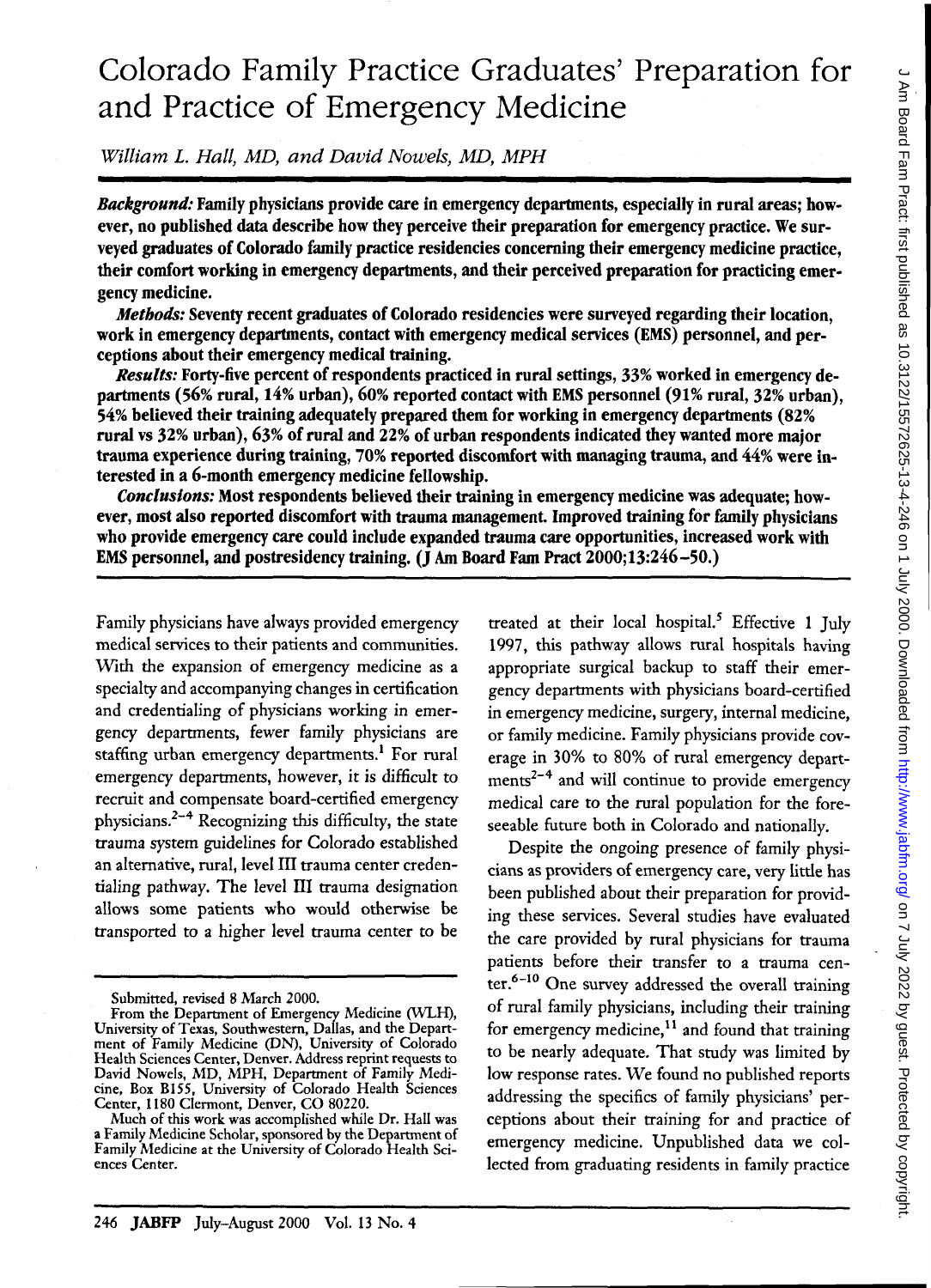suggested that (1) they felt unsure their training was sufficiently adequate to allow them to function in emergency departments, (2) they were uncomfortable with managing major trauma, and (3) they had little contact with the emergency medical system (EMS) during their training.

The purpose of this study is to describe the experiences of new graduates from Colorado family practice residencies in providing emergency care and the graduates' perceptions of their preparedness for practicing emergency medicine. Comparisons are drawn from the experiences and perceptions of graduates practicing in rural and urban settings.

## Methods

In May 1998 we mailed a IS-item questionnaire to all 1997 graduates of Colorado family practice residencies. We chose a I-year postresidency interval because we expected that respondents' recall of residency training would be high and the potential confounding of practice experience (as opposed to residency training) would be least. We surveyed the 1997 cohort for practical reasons and because the year coincided with enactment of the Colorado state trauma system guidelines. We obtained the names and addresses of each graduate  $(n = 76)$ from the Colorado Commission on Family Medicine. Most survey questions were forced choice and asked about the graduate's preparation for and practice of emergency medicine, but some survey items elicited written comments as well. We did not define any terms in the questionnaire (eg, rural, contact with EMS personnel, emergency department time). Instead, we allowed the respondents to interpret the questions from their own point of view, because we were attempting to learn their perspectives about their work. Eight weeks after the initial mailing, we sent a follow-up letter and questionnaire to nonresponders. We returned questionnaires with less than 75% of items answered to the responders and requested their completion. Each mailing included a stamped, selfaddressed return envelope.

We obtained additional data on residency training by reviewing brochures describing each residency program, contacting program directors and coordinators, and reviewing a pregraduation survey of the same cohort of 1997 graduates at the end of their third year of family practice residency (unpublished).

Table 1. Characteristics of Respondents ( $n = 70$ ).

| Category                                                             | Number | Percent |
|----------------------------------------------------------------------|--------|---------|
| Respondents                                                          | 51     | 67      |
| Female respondents                                                   | 26     | 52      |
| Rural practice                                                       | 23     | 45      |
| Work in emergency department                                         | 17     | 33      |
| Work in emergency department with<br>$\geq$ 10,000 patients per year | 8      | 45      |
| Practicing in Colorado                                               | 34     | 68      |
| Community residency program                                          | 38     | 71      |
| Residency program required trauma<br>rotation                        | 8      | 16      |
| Residency program required ATLS<br>certification                     |        | 12      |
| Average required weeks in emergency<br>department during residency   |        |         |

ATLS = Advanced Trauma Life Support.

We entered data from the survey instruments into an electronic spreadsheet and then transported the data into SPSS for Windows for analysis. 12 The analysis of responses was primarily descriptive. First, we examined the frequency of responses. \Ve then compared the responses of the rural with those of the urban physicians using the  $\chi^2$  test.

#### Results

Six physicians had incomplete addresses and were excluded from the survey. Fifty-one of the remaining 70 participants returned their questionnaires, a 67% response rate. Fifty-two percent of respondents were female and 48% were male; nonrespondents had a similar distribution. Sixty-eight percent of respondents practiced in Colorado. Two programs required a trauma rotation and another required Advanced Trauma Life Support (ATLS) training. A summary of respondents' characteristics is displayed in Table 1.

#### Experience *With* Providing *Emergency* Medical Care

Forty-five percent of respondents indicated that they practiced in a rural area. There was no significant difference between the proportion of women (42%) and men (50%) in rural practice. For respondents practicing in Colorado, 29% worked in rural areas. In contrast, 81% of those practicing outside Colorado worked in rural areas.

Although 57% reported they would take a job requiring them to work in an emergency department, only 33% actually provided care in that set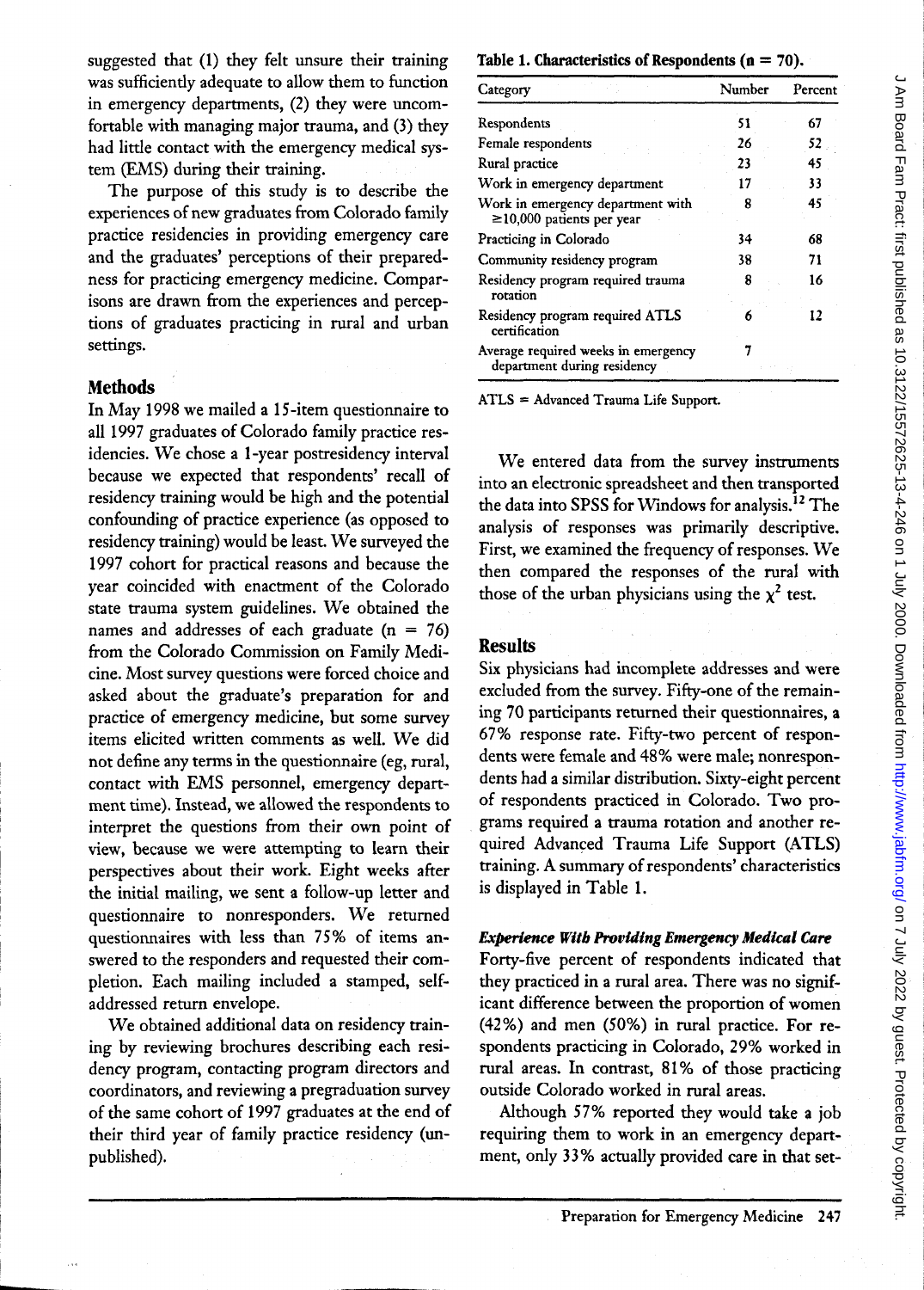ting. The difference between the proportion of women (27%) and men (42%) providing care in an emergency department was not statistically significant. A significantly higher percentage of physicians working in rural practice also worked in an emergency department compared with urban physicians (56% vs 14%, *P* = .002). For most respondents who worked in an emergency department, that work accounted for more than 10% of their total practice time.

Seventy percent of all respondents reported that of all aspects of providing emergency care, they were least comfortable managing trauma, with an equal percentage of rural and urban physicians reporting this discomfort. Other uncomfortable aspects of providing emergency care were reported less often: 18% reported discomfort with management of medical emergencies, 18% with the lack of continuity, and 10% with the time constraints of working in emergency departments.

#### *Contact With the* Emergency *Medical System*

Nearly one third of respondents indicated they would consider working as a physician advisor for an ambulance service, although only 1 had assumed that role. Overall, 60% of respondents reported contact with EMS personnel in their first year of practice. Significantly more rural physicians than urban physicians reported contact with EMS personnel (91% vs 32% respectively,  $P = .000$ ).

### *Training*

Fifty-four percent of all respondents indicated that their training appropriately prepared them for working in emergency departments. Significantly more rural than urban physicians believed they were adequately prepared (82% vs  $32\%$ ,  $P = .001$ respectively). Overall, 40% indicated that their training for emergency medicine was "just right." Another 40% reported that more experience with major trauma would have strengthened their training in emergency medicine, and again, we noted a difference between rural and urban physicians (63% vs 22%,  $P = .009$ ). Eighteen percent reported that they would have liked to have spent more time in emergency departments during their training, with no difference between rural and urban physicians.

We asked respondents whether they would consider taking a 6- to 12-month emergency medical fellowship. Overall, 44% indicated that they would, with no significant· difference between rural and urban physicians (56% vs 33%, respectively). Thirty-six percent of those who said they would be interested in such a fellowship (16% of all survey respondents) indicated they would be interested in additional training only if it led to board eligibility.

## **Discussion**

Our study offers some insight into family physicians' practice of and preparation for delivery of emergency medical care shortly after their residency. The data we report can inform the educational and policy issues developing around the delivery of emergency care, especially the issues of who should deliver trauma care and in what settings. In brief, we found that (1) most respondents were comfortable providing emergency care, (2) most had contact with EMS personnel (3) most believed a focus on management of major trauma would have strengthened their residency training, and (4) physicians practicing in rural environments described important differences in the provision of emergency care compared with those practicing in urban environments.

Our study has several limitations. The most notable is the relatively small sample size. Our goal, however, was to learn about the experiences of family physicians trained in Colorado. The generalizability of these data is unclear because of the size and geographic limitations of the sample. Despite these limitations, the data describe recent family practice graduates' perceived competence, satisfaction with emergency care training, and identification of potential areas for enhanced training-the types of data for which surveys like ours are most appropriate.

These survey data generally support Colorado's current training of family practice residents in the area of emergency services. Training for trauma care, however, should be enhanced for those graduates who will provide emergency care, usually those in rural practice. This finding is consistent with those of previous studies in which rural family physicians described training for trauma care as an area for improvement.<sup>11</sup> In rural areas trauma accounts for up to 17% of all visits to emergency departments, with major trauma accounting for up to 20% of injury visits to emergency departments.<sup>10</sup> Further, a clear relation exists between degree of rurality and increased death rates from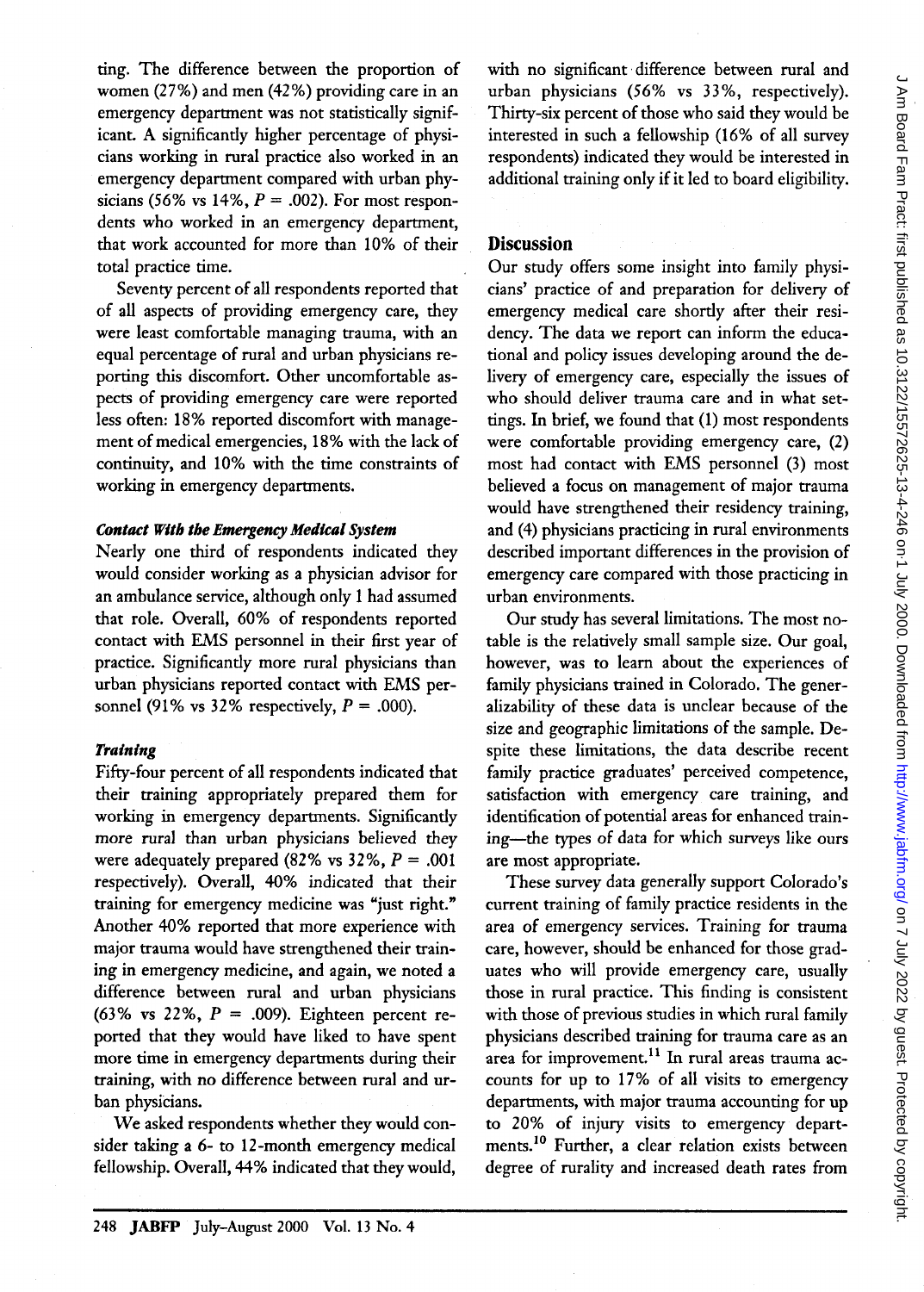$tramma<sup>13</sup>$  Our unpublished pregraduation survey data show that residents almost always know whether they will be providing emergency services after graduation. More training in trauma management would enhance both the confidence and competence of family physicians, who often provide emergency services in practice.<sup>14</sup>

Our survey results suggest several issues that should be addressed in expanding trauma education for those who will provide emergency care.

First, family practice residents should be given responsibility for the initial evaluation and stabilization of trauma patients. This responsibility should include performing diagnostic and therapeutic procedures. To facilitate acquisition of the knowledge and skills necessary for trauma care, family practice residents should participate in a trauma rotation during the latter part of their training, when they are among the more senior residents in the emergency department. The experience could be compulsory for rural-bound residents and optional for others.

Second, Advanced Trauma Life Support (ATLS) courses should be encouraged. These courses have been shown to increase participants' confidence and capability to deal with traumatic emergencies, and ATLS is believed to decrease mortality and improve pretransfer stabilization of trauma victims.6,7,13-15 Colorado trauma system guidelines for rural level **III** trauma centers require ATLS certification for physicians staffing those emergency departments.<sup>5</sup> Courses leading to ATLS certification are readily accessible. The cost associated with requiring ATLS certification, however, has been raised as an issue by residency program directors and might explain why only one Colorado program required ATLS certification of their graduates.

Third, prehospital contact between residents and EMS personnel should be enhanced. Development of the knowledge base and management skills required for on-line medical control of EMS personnel during training is preferable to learning on the job without support or supervision. By graduation, only 1 resident reported riding in an ambulance, and 20% had contact with EMS personnel (unpublished data), yet 60% of our survey respondents reported contact with EMS personnel in practice.

The survey data also address some issues related to postgraduate education. More than 40% of the respondents were willing to complete additional extensive emergency medical training, especially if doing so led to board certification. Although American Board of Emergency Medicine certification is not currently possible without completing an emergency medicine residency, other forms of recognition for additional training, perhaps similar to a certificate of added qualification, should be considered.

# **Conclusions**

Although most Colorado family practice residents are satisfied with the emergency medical training they received during residency, they report that trauma management is an area that needs improvement. Establishing a designated third-year trauma rotation, adding ATLS courses, and enhancing contact with EMS personnel would benefit residents who will be providing emergency medical services after leaving residency, especially those who will work in rural areas. Offering additional, postresidency training in emergency medicine, particularly training that leads to professional recognition, might prove to be a welcome addition for family physicians who provide emergency services.

# **References**

- 1. Meislin HW, Munger BS. Emergency medicine 2000: residencies, resident graduates, and ABEM diplomates. Ann Emerg Med 1993;22:132-4.
- 2. Williamson HA, Rosenblatt RA, Hart LG. Physician staffing of small rural hospital emergency departments: rapid change and escalating costs. } Rural Health 1992;8:171-7.
- 3. Haskins R], Kallail K]. Staffing in small rural hospital emergency rooms: dependence on community family physicians. Fam Pract Res J 1994;14:67-75.
- 4. McGirr J, Williams ]M, Prescott JE. Physicians in rural West Virginia emergency departments: residency training and board certification status. Acad Emerg Med 1998;5:333-6.
- 5. Colorado Board of Health. Designation of trauma facilities. In: Rules and regulations pertaining to the statewide trauma system. Denver: State of Colorado, 1998:chap 3.
- 6. Martin GD, Cogbill TH, Landercasper], Strutt Pl. Prospective analysis of rural interhospital transfer of injured patients to a referral trauma center.] Trauma 1990;30:1014-9.
- 7. Certo TF, Rogers FB, Pilcher DB. Review of care of fatally injured patients in a rural state: 5-year followup.] Trauma 1983;23:559-65.
- 8. Hicks TC, Danzl DF, Thomas DM, Flint LM. Re-